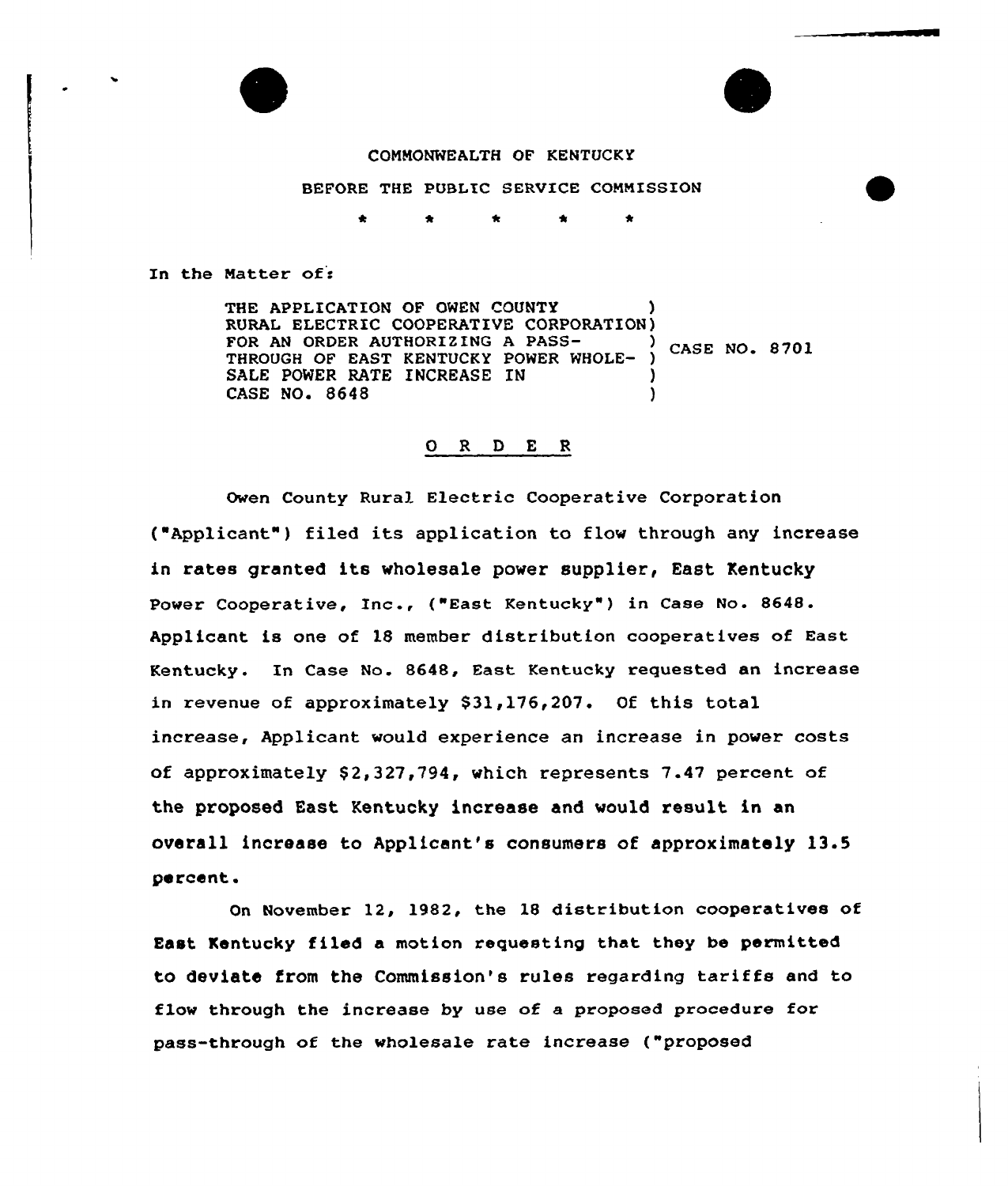

procedure"). In its Order of November 19, 1982, the Commission authorized Applicant to deviate from the rules on tariffs and approved the utilization of the pxoposed procedure.

Owen County proposed a demand charge of \$5.40 in both its general rate case, Case No. 8618, and its request for <sup>a</sup> flow-through increase, Case No. 8701, in order to keep its demand charge within 60 percent of the wholesale demand charge of East Kentucky. In Case No. 8618, the Commission granted Owen County a demand charge of  $$5.12$ , which exceeds 60 percent of the wholesale demand charge granted East Kentucky in Case No. 8648. Therefore, the Commission is of the opinion that Owen County's demand charge should not be increased in this flow-through case.

The Commission, having considered the evidence of record and being advised, is of the opinion and finds that:

(1) The actual increase allowed East Kentucky in Case No. 8648 is \$18,849,182 which will result in an increase in power costs to Applicant of \$1,407,395.

{2) Applicant's financial condition would be materially impaired if it were not allowed to recover the increased wholesale power costs allowed in Case No. 8648.

(3) The revised rates and charges in Appendix <sup>A</sup> are designed to reflect only the increased power costs from East Kentucky allowed in the fina1 Order in Case No. 8648.

(4) The flaw-through of the wholesale power costs will not result in any additional net margin to Applicant.

IT IS THEREFORE ORDERED that Owen County Rural Electric Cooperative Corporation be and it hereby is authorized to flow

 $-2-$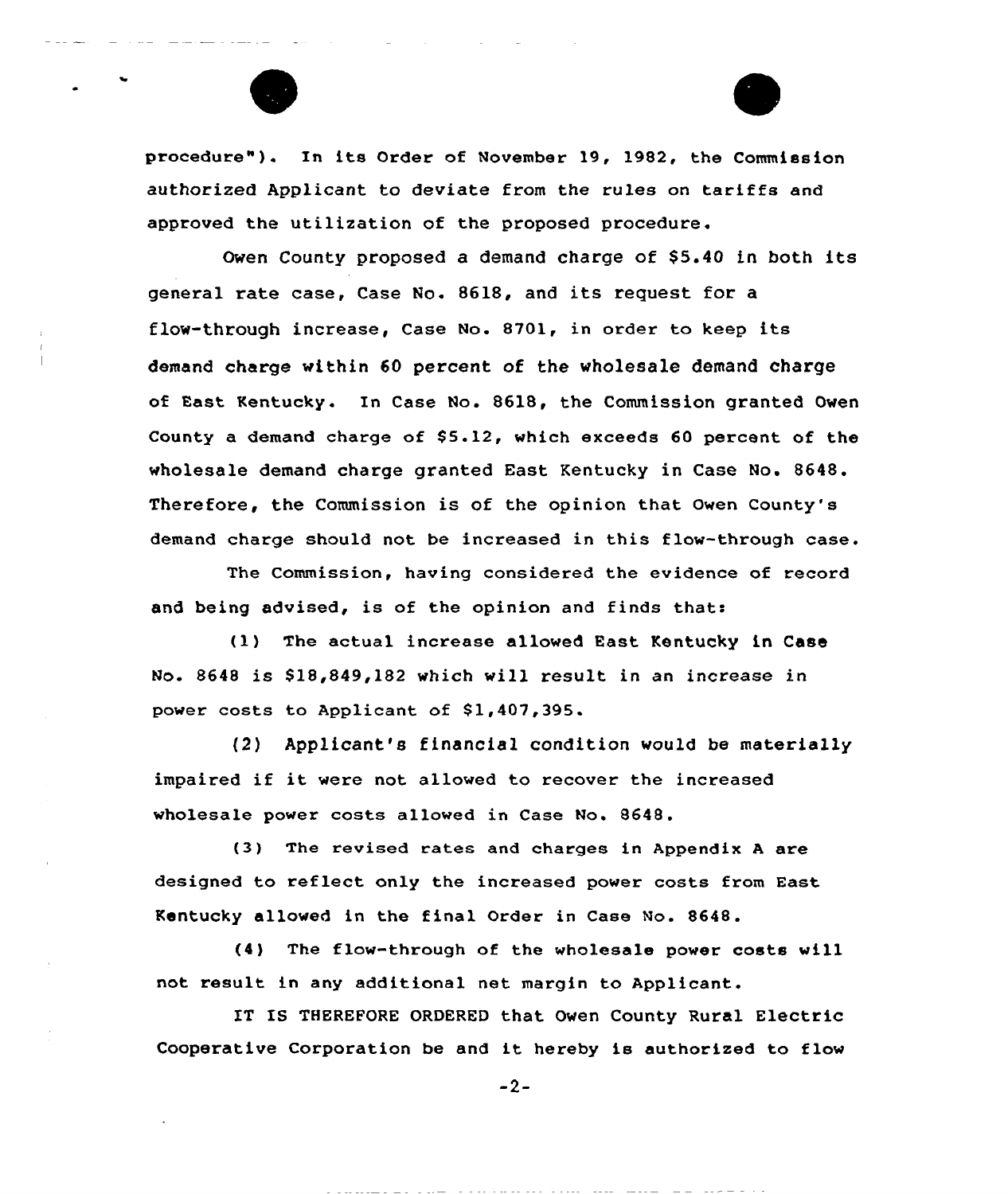

through the increased power costs resulting from the rate increase granted its wholesale power supplier, East Kentucky Power Cooperative, Inc., in Case No. 8648.

IT IS FURTHER ORDERED that the rates in Appendix <sup>A</sup> shall be placed into effect on the effective date of the East Kentucky wholesale power increase.

IT IS FURTHER ORDERED that Owen County Rural Electric Cooperative Corporation shall, within 20 days from the date of this Order, file its revised tariff sheets setting out the rates and charges approved herein.

Done at Frankfort, Kentucky, this 1st day of April, 1983.

PUBLIC SERVICE COMMISSION

~Cha'i rma h

<u>Landall</u> Vi*¢*e Chairma

 $Comm$ iss

**ATTEST:**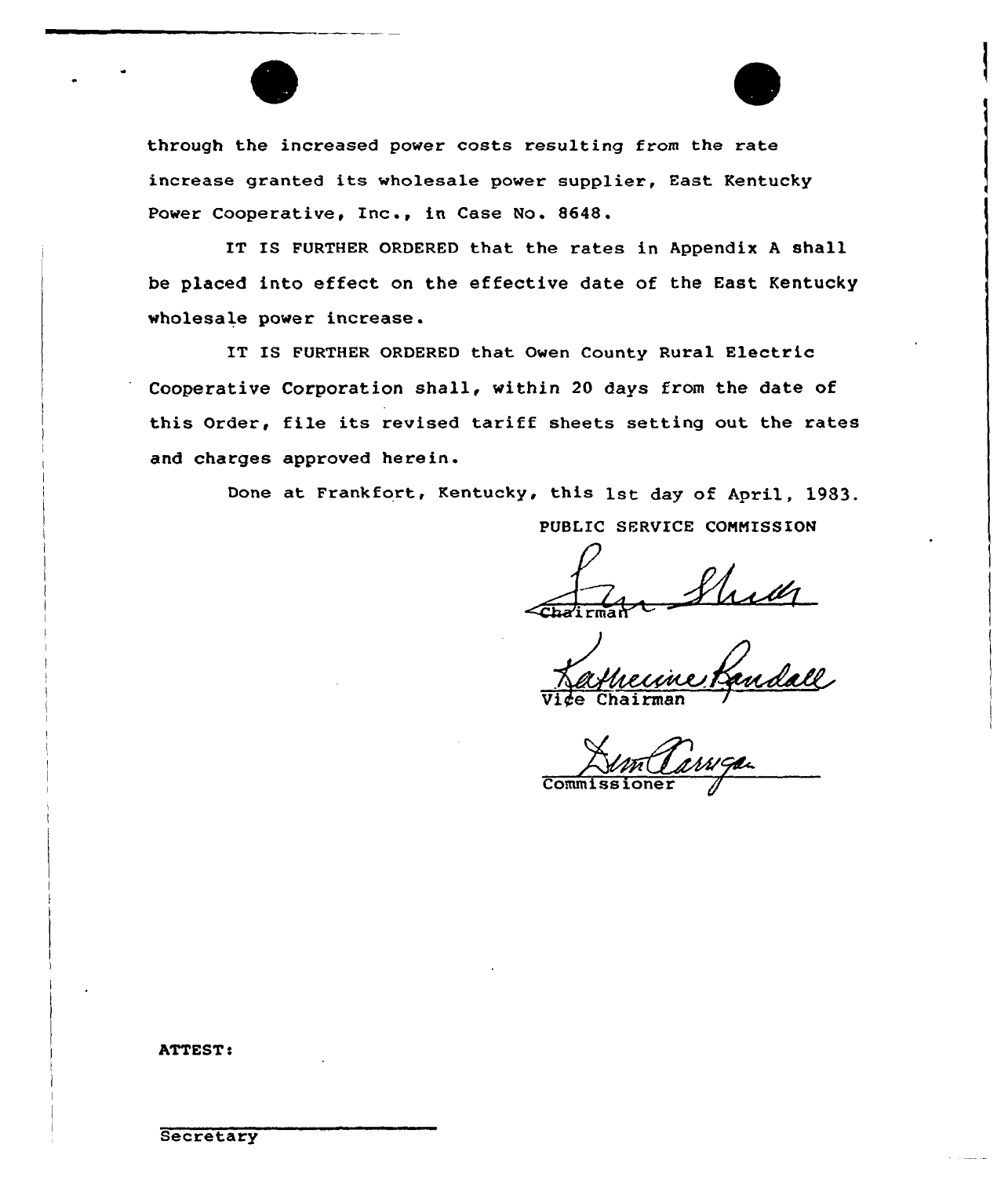# APPENDIX

# APPENDIX TO AN ORDER OF THE KENTUCKY PUBLIC SERVICE COMMISSION IN CASE NO. 8701 DATED APRIL 1, 1983

The following rates and charges are prescribed for the customers in the area served by Oven County Rural Electric Cooperative Corporation. A11 other rates and charges not specifically mentioned herein shall remain the same as those in effect under authority of this Commission prior to the date of this Order.

# SCHEDULE I FARM AND HOME\*

Rates.

Customer Charge All KWH

\$5.50 **Per Month**<br>06768 Per KWH  $.06768$ 

#### SCHEDULE I SMALL COMMERCIAL\*

Rates:

Customer Charge All KWH

\$5.50 Per Month<br>.06768 Per KWH Per KWH

#### SCHEDULE II LARGE POWER\*

Rates:

All KW Demand

Customer Charge All KWH

\$ 5.12 . Per KW of<br>'20.00 Billing Demand<br>.04812 Per Month Per Month Per KWH